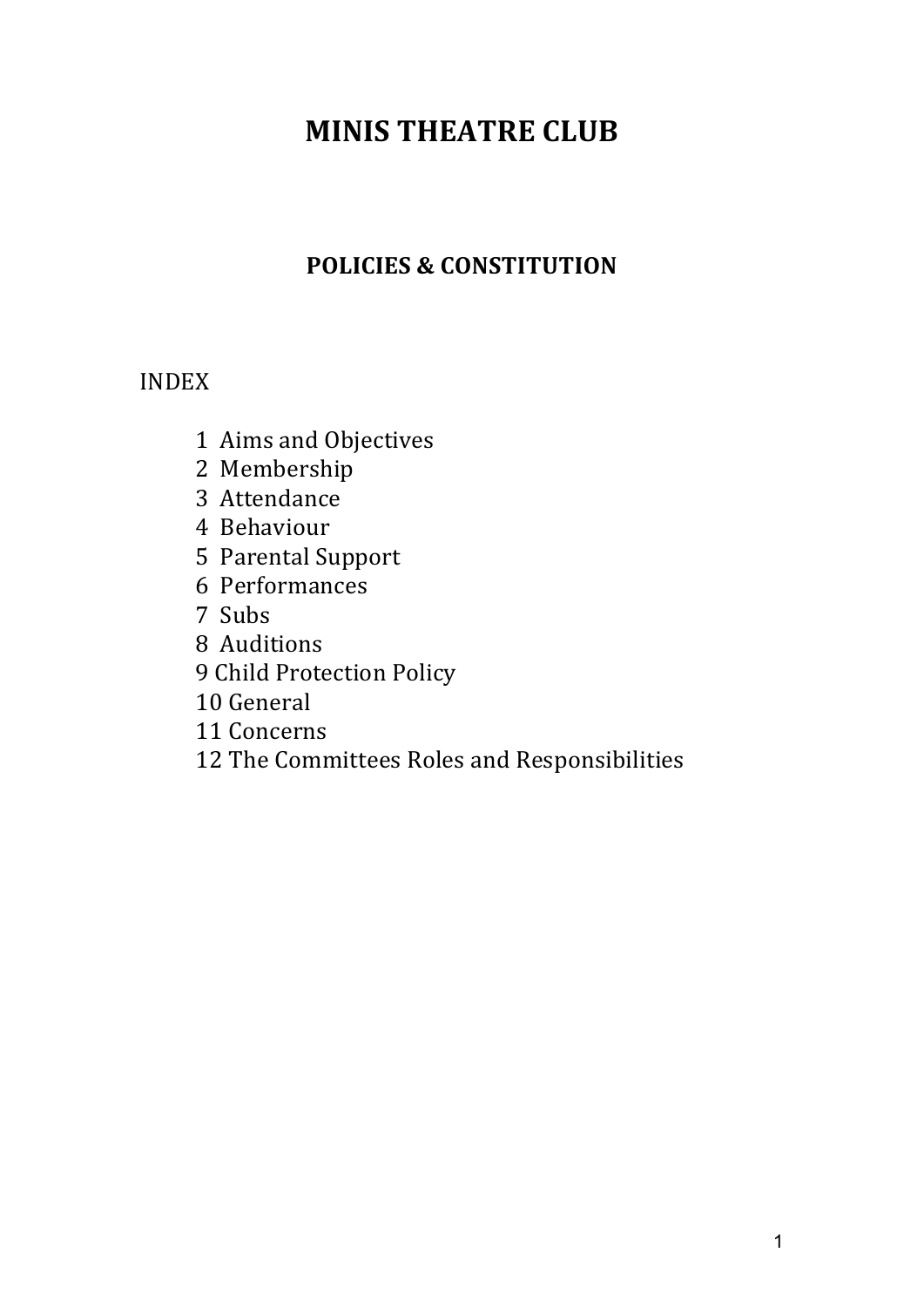#### **1: Aims and Objectives**

To promote high quality musical and theatrical productions by young people between the ages of 9 and 14.

To promote friendship, mutual support and encouragement between members and their families.

To encourage pleasure and enjoyment of the performing arts. **2: Membership**

Young people between the ages of 9 and 14 may become members following an audition, usually in September.

Application Forms for auditions to become a member can be found on the Minis website, www. ministheatreclub.com or can be requested from any member of the club.

Membership is subject to review in accordance with the expectations of the Club.

Members must commit themselves for a programme of rehearsals, and the production.

If a member is involved in other groups then this must be disclosed on membership or when the member becomes involved in another group to ensure that rehearsals and productions are not compromised by members not able to attend.

#### **3: Attendance**

Rehearsals are held on Fridays between 5.45pm and 7.30pm (this time could be extended leading up to a production).

Additional rehearsals may be held mid**‐**week and on weekends prior to a production.

Children may be omitted from a certain scene if they are absent from the corresponding rehearsal. The decision of the Production Team is final. Frequent absences will be noted and may prejudice your child's place in the production and in the club.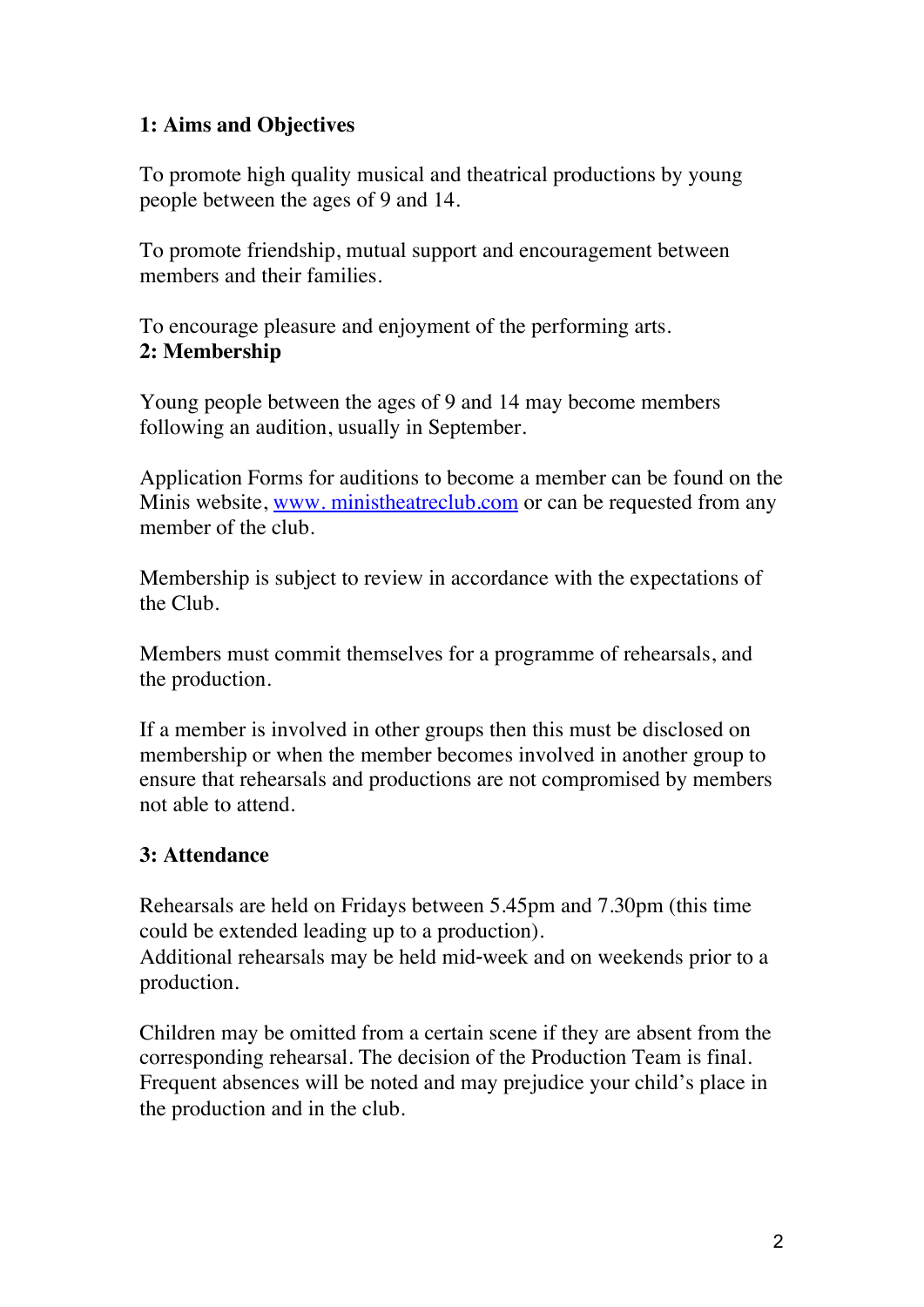Parents are required to sign their children in and out at rehearsals and during the production.

## **4: Behaviour**

Each child must display the appropriate behaviour and discipline. This includes listening to and following the instructions of the adults responsible for running the club during rehearsals and performances.

Failure to do so could result in expulsion from the club.

Children are expected to treat each other with respect.

Bullying will not be tolerated.

# **5: Parental Support**

Parental support is an essential element in the success of the productions and the enjoyment of the members.

Parents are asked to be willing to commit themselves to some supportive activity.

Parents should be aware of the rehearsal schedule, and the needs of the production.

Parents will be responsible for making the costumes for their child and will be required to attend costume meetings.

Parents will be included on a supervision rota for rehearsals.

During the run up and week of the show parental help is essential.

Parents and children need to commit fully to the productions.

Any child or parent consistently causing disruption can be asked to leave immediately

# **6: Performances**

Absences from rehearsal are very damaging to the production and to other members. They are treated very seriously and if continuous the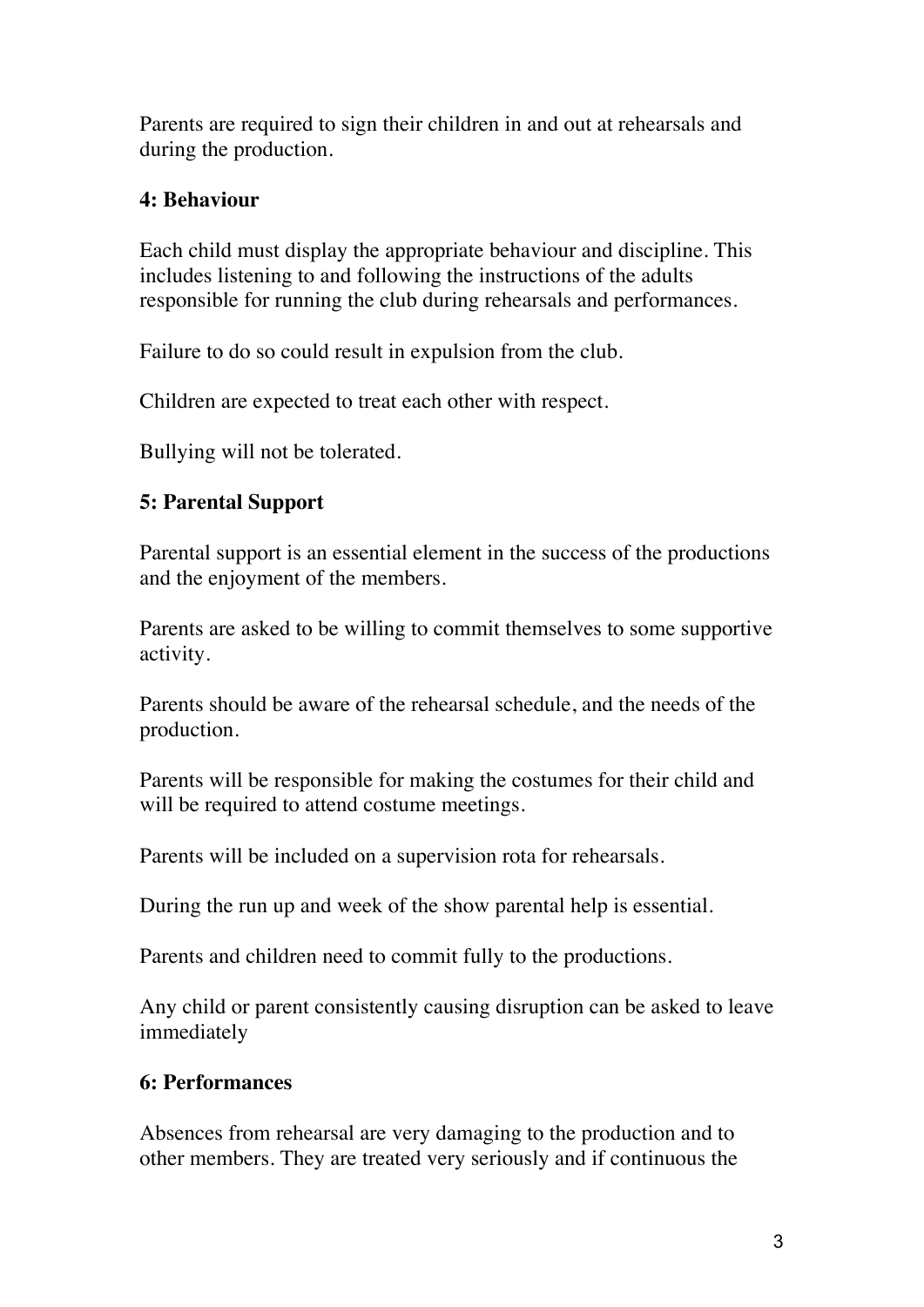production team may decide to remove your child due to absences from a scene or the production.

Unplanned absence (e.g. sickness) must be notified to a member of the Committee as soon as possible.

Each family is required to sell a minimum of 20 tickets for every production.

During a production authorised helpers must wear the official identification supplied by the Club.

#### **7: Subs**

Subs are payable at the beginning of each term and are charged at £100 per term, as of January 2015.

If your child is unable to take part in one of the shows, their place will be held open, however, 50% of the term's fees will be payable to hold their place.

If your child is unable to take part in two shows, their place cannot be held and they will be required to re-audition at the next audition date for members.

The subs will be reviewed annually and you will be notified of any changes.

At the beginning of each term you will receive an invoice with instruction for payment. This can be made by way of cheque made payable to Minis Theatre Club or by bank transfer.

Cheques and invoices should be returned to the Treasurer. Please settle the invoice as quickly as possible.

If the amount due has not been paid within 4 weeks of invoice issue, a reminder will be sent out. If the amount is not settled within a further 2 weeks, then the matter will be reported to the Committee.

A member of the Committee will then be required to talk direct to the member with outstanding subs to rectify the situation.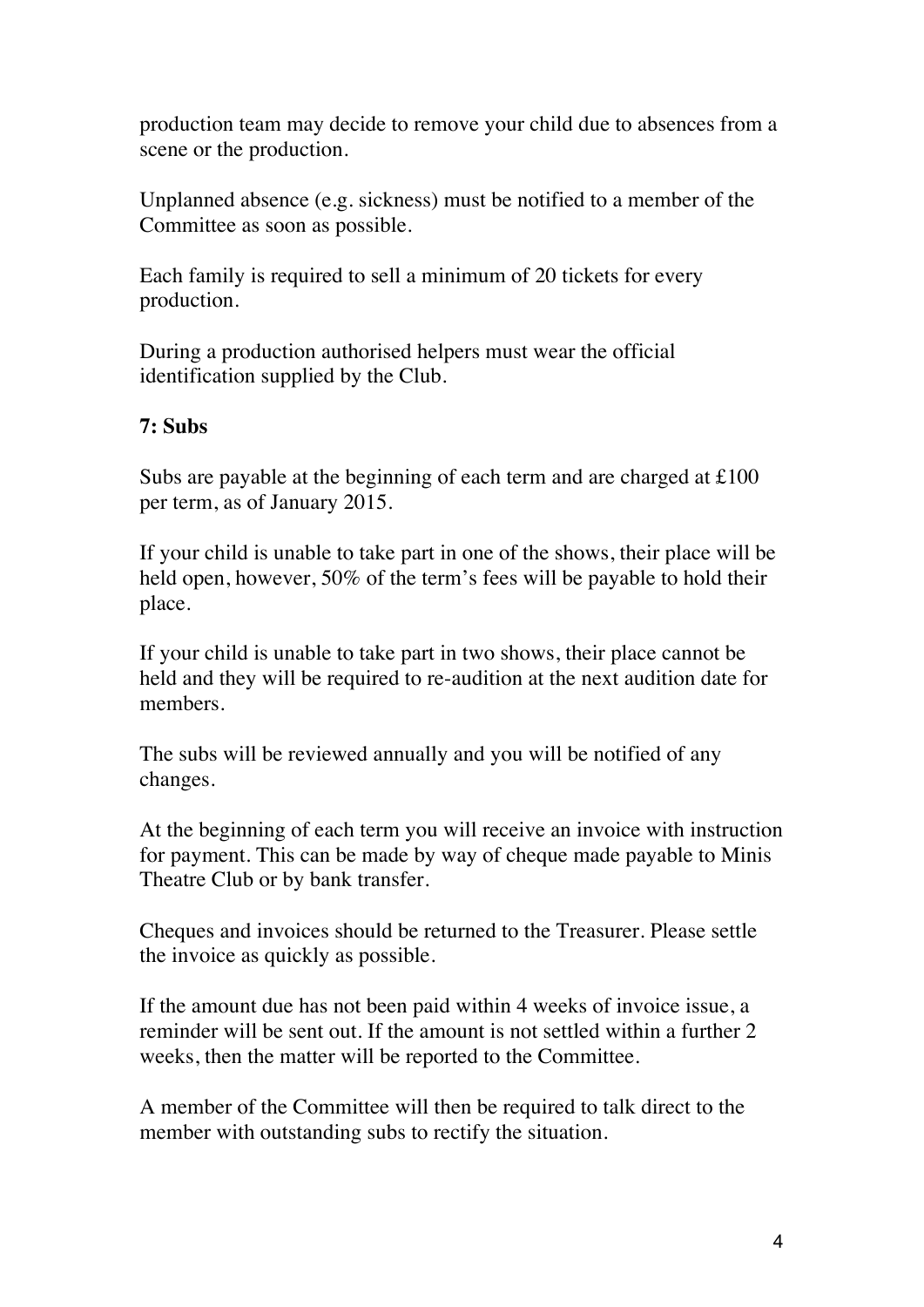If the subs are still unpaid following discussions to resolve the issue, the member may be requested to leave the club.

The Club is self**‐**supporting so cannot afford for members not to pay promptly.

There may be additional costs during the term and performances. Children will not be permitted to perform on stage if subs are not paid in full.

# **8: Auditions**

Members will be able to audition for up to three characters in any audition.

The auditions are closed. This means that during auditions, the only people permitted in the audition room will be the member taking the audition with the production team.

If a member of the production team or a person who plays an integral part in the audition process has a child auditioning, that person will be required to leave the audition room during the child's audition and will be replaced by an independent person with the appropriate experience and ability to take that person's place.

The decision of the production team is final. The production team will use their best endeavours to notify the members of the cast list as soon as possible after the auditions.

Every child will take part in the production.

#### **9: Child Protection Policy**

Minis Theatre Club ("The Society") recognises its duty of care under the Children and Young Persons Act 1963, the Child (Performances) Regulations 1968, the Protection of Children Act 1999 and the Criminal Justice and Court Services Act 2000.

The Society recognises that abuse can take many forms, whether it be physical abuse, emotional abuse, sexual abuse or neglect. The Society is committed to practice which protects children from harm. All employees of the Society and its committee members, accept and recognise their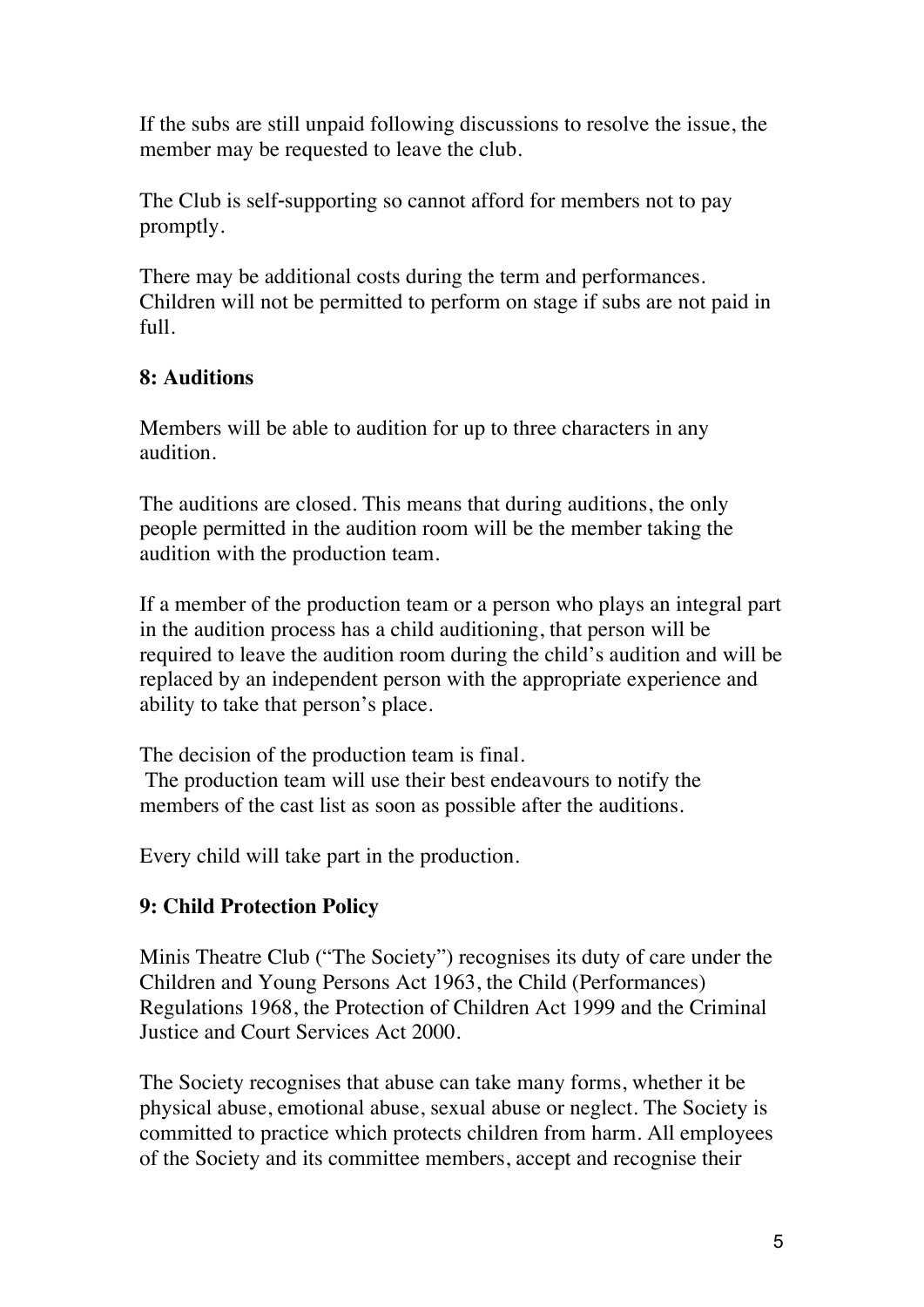responsibilities to develop awareness of the issues which cause children harm.

The Society believes that:

- The welfare of the child is paramount
- All children, whatever their age, culture, disability, gender, language, racial origin, religious beliefs and/or sexual identity have the right to protection from abuse
- All suspicions and allegations of abuse should be taken seriously and responded to swiftly and appropriately
- All committee members and employees of the Society should be clear on how to respond appropriately

The Society will ensure that:

- All children will be treated equally and with respect and dignity
- The welfare of each child will always be put first
- Bullying will not be accepted or condoned
- All adult members of the Society provide a positive role model for dealing with other people action will be taken to stop any inappropriate verbal or physical behaviour
- It will keep up**‐**to**‐**date with health & safety legislation
- It will keep informed of changes in legislation and policies for the protection of children
- It will undertake relevant development and training
- It will hold a register of every child involved with the Society and will retain a contact name and number close at hand in case of emergencies

The Society has child protection procedures which accompany this policy.

The Society has a dedicated Child Protection Officer, who is in charge of ensuring that the child protection policy and procedures are adhered to. If you would like the name of that person please request same from a member of the committee.

This policy will be regularly monitored by the committee of the Society and will be subject to annual review.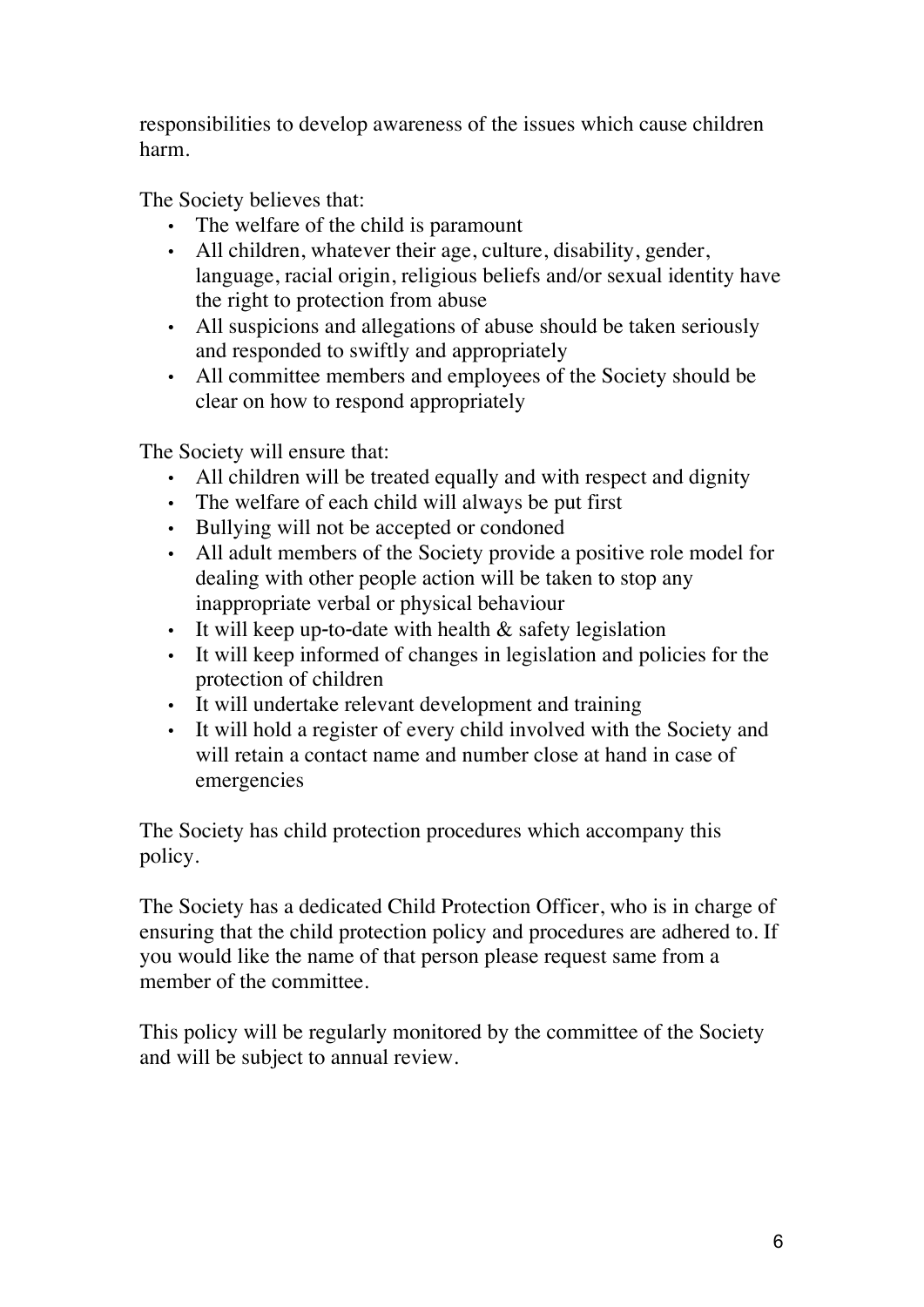## **Child Protection Procedure Responsibilities of the Society**

At the outset of any production involving children the Society will

- Undertake a risk assessment and monitor risk throughout the production process
- Identify at the outset the person with designated responsibility for child protection
- Engage in effective recruitment of chaperones and other individuals with responsibility for children including appropriate vetting
- Ensure that children are supervised at all times
- Know how to get in touch with the local authority social services, in case it needs to report a concern

#### **Parents**

- All parents will be made aware of the existence of the Child Protection Policy
- The Society believes it to be important that there is a partnership between the parents and the Society. Parents are encouraged to be involved in the activities of the Society's Child Protection Policy and procedures on request
- All parents have the responsibility to collect (or arrange collection of) their children after rehearsals or performances. It is NOT the responsibility of the Society to take children home
- It is the responsibility of the parents to make sure their children are signed in and out of rehearsals and shows

#### **Unsupervised Contact**

- The Society will attempt to ensure that no adult has unsupervised contact with children
- If possible there will always be two adults in the room when working with children
- If unsupervised contact is unavoidable, steps will be taken to minimise risk. For example, work will be carried out in a public area or in a designated room with a door open
- If it is predicted that an individual is likely to require unsupervised contact with children, he or she may be required to obtain a criminal record disclosure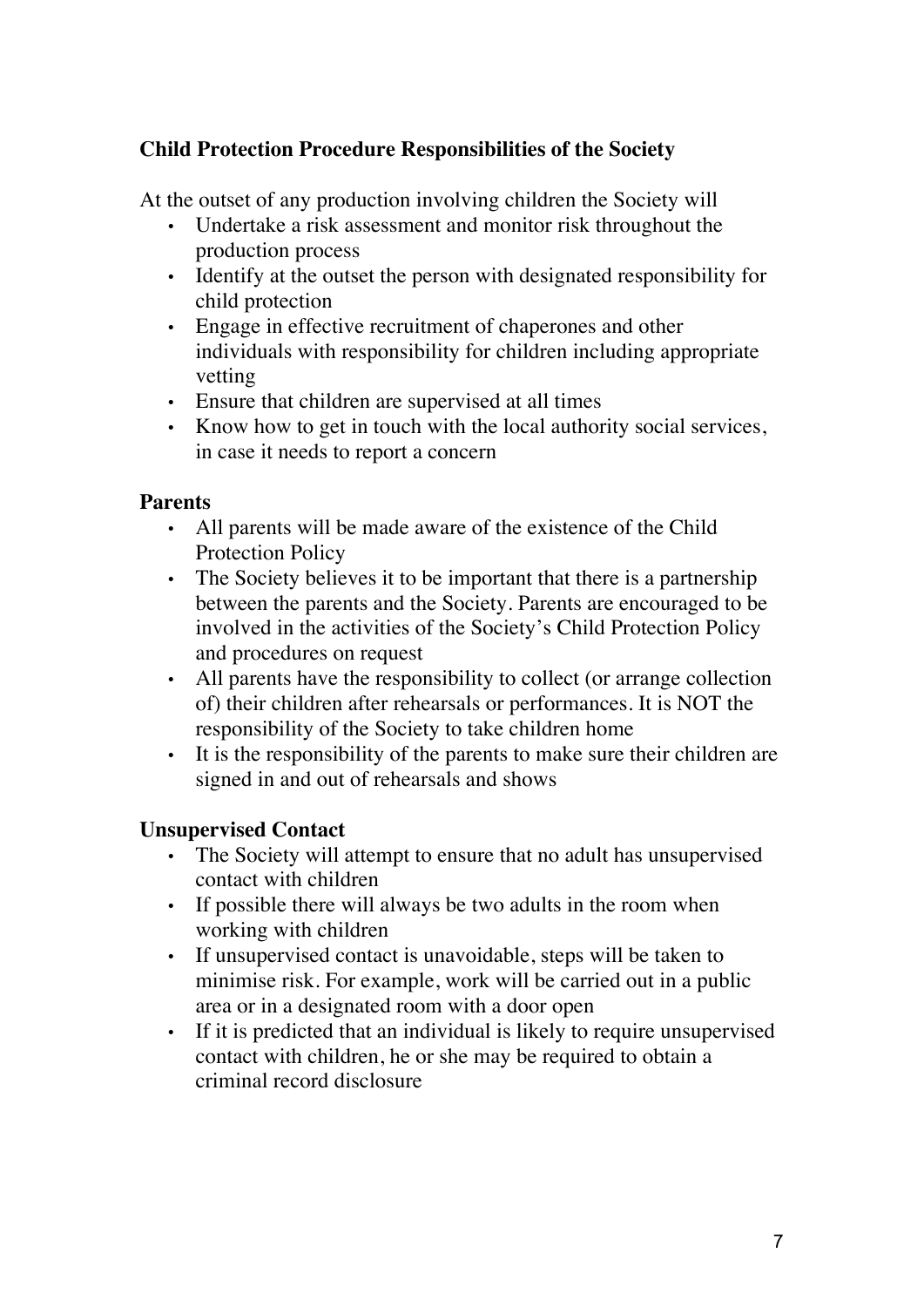## **Physical Contact**

- All adults will maintain a safe and appropriate distance from children
- Adults will only touch children when it is absolutely necessary in relation to the particular activity
- Adults will seek the consent of the child prior to any physical contact and the purpose of the contact shall be made clear

# **Managing Sensitive Information**

- Permission will be sought from the parents for use of photographic material featuring children for promotional or other purposes
- The Society's web-based materials and activities will be carefully monitored for inappropriate use
- The Society will ensure confidentiality in order to protect the rights of its members, including the safe handling, storage and disposal of any sensitive information such as criminal record disclosures

#### **Suspicion of Abuse**

- If you see or suspect abuse of a child while in the care of the Society, please make this known to the person with responsibility for child protection. If you suspect that the person with responsibility for child protection is the source of the problem, you should make your concerns known to the Chairman
- Please make a note for your own records of what you witnessed as well as your response, in case there is follow-up in which you are involved
- If a serious allegation is made against any member of the Society, chaperone, venue staff etc., that individual will be suspended immediately until the investigation is concluded. The individual will be excluded from the theatre rehearsal rooms etc, and will not have any unsupervised contact with any other children in the production

#### **Disclosure of Abuse**

- If a child confides in you that abuse has taken place
- Remain calm and in control but do not delay taking action
- Listen carefully to what has been said. Allow the child to tell you at their own pace and ask questions only for clarification. Don't ask questions that suggest a particular answer
- Don't promise to keep it a secret. Use the first opportunity you have to share the information with the person with responsibility for child protection. Make it clear to the child that you will need to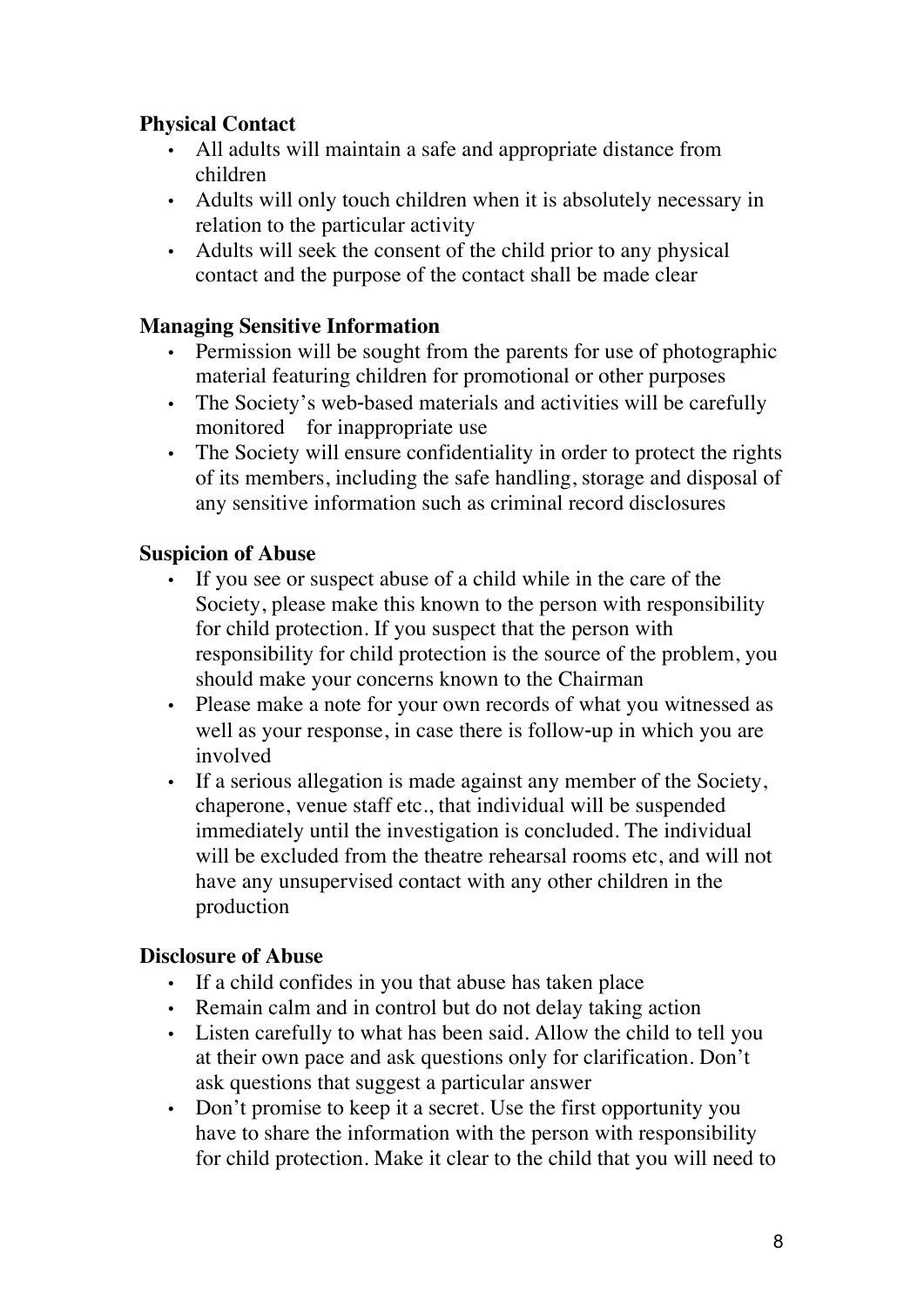share the information with others. Make it clear that you will only tell the people who need to know and who should be able to help

- Reassure the child that they 'did the right thing' in telling someone
- Tell the child what you are going to do next
- Speak immediately to the person with responsibility for child protection; it is that person's responsibility to liase with the relevant authorities, usually social services or the police
- As soon as possible after the disclosing conversation, make a note of what was said, using the child's own words. Note the date, time, any names that were involved or mentioned, and who you gave the information to. Make sure you sign and date your record

#### **Recording**

- In all situations, including those in which the cause of concern arises from a disclosure made in confidence, the details of an allegation or reported incident will be recorded, regardless of whether or not the concerns have been shared with a statutory child protection agency
- An accurate note shall be made of the date and time of the incident or disclosure, the parties involved, what was said or done and by whom, any action taken to investigate the matter, any further action taken e.g. suspension of an individual, where relevant the reasons why the matter was not referred to a statutory agency, and the name of the persons reporting and to whom it was reported
- The record will be stored securely and shared only with those who need to know about the incident or allegation

#### **Rights and Confidentiality**

- If a complaint is made against a member of the committee or an employee, the committee will investigate and proceed as they see fit, in accordance with the child protection policy
- No matter how you feel about the accusation, both the alleged abuser and the child who is thought to have been abused have the right to confidentiality under the Date Protection Act 1998. Remember also that any possible criminal investigation could be compromised through inappropriate information being released
- In criminal law, the Crown or other prosecuting authority has to prove guilt and the defendant is presumed innocent until proven guilty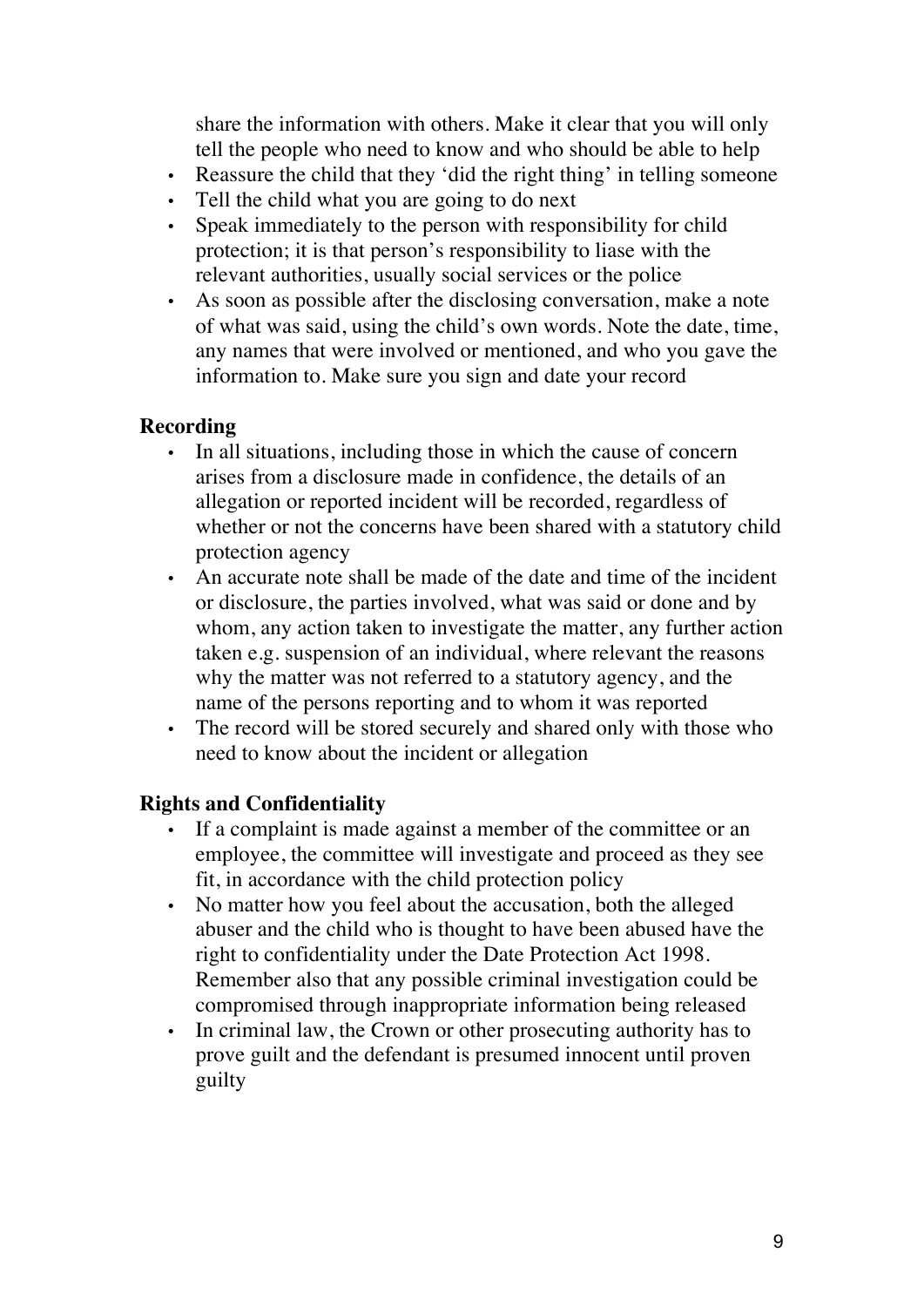#### **Accidents**

- To avoid accidents, chaperones and children will be advised of 'house rules' regarding health and safety and will be notified of areas that are out of bounds. Children will be advised of the clothing and footwear appropriate to the work that will be undertaken
- If a child is injured while in the care of the Society, a designated first**‐**aider will administer first aid and the injury will be recorded in the Society's accident book. This record will be counter**‐**signed by the person with responsibility for child protection
- If a child joins the production with obvious physical injury a record of this will be made in the accident book. This record will be counter**‐**signed by the person with responsibility for child protection. This record can be useful if a formal allegation is made later, and will also be a record that the child did not sustain the injury while participating in the production.

#### **Criminal Record Disclosures**

- The Society believes it is in its best interests to obtain criminal record disclosure for any persons helping backstage. It will inform the parents of the necessary procedures and the level of disclosure required. A Standard disclosure will apply for any one with supervised access to children. An Enhanced disclosure will be required for anyone with unsupervised access
- The committee will try to make sure that some dressing room helpers are official chaperones
- The Society will ensure that information contained in the disclosure is not misused.

#### **Chaperones**

- By law a chaperone is acting in loco parentis and should exercise the care which a good parent might reasonably be expected to give a child. The maximum number of children in the chaperone's care shall not exceed 12.
- Chaperones will be made aware of the Society's Child Protection Policy and Procedures.
- Where chaperones are not satisfied with the conditions for the children, they should bring this to the attention of the producer. If changes cannot be made satisfactorily the chaperone should consider not allowing the child to continue.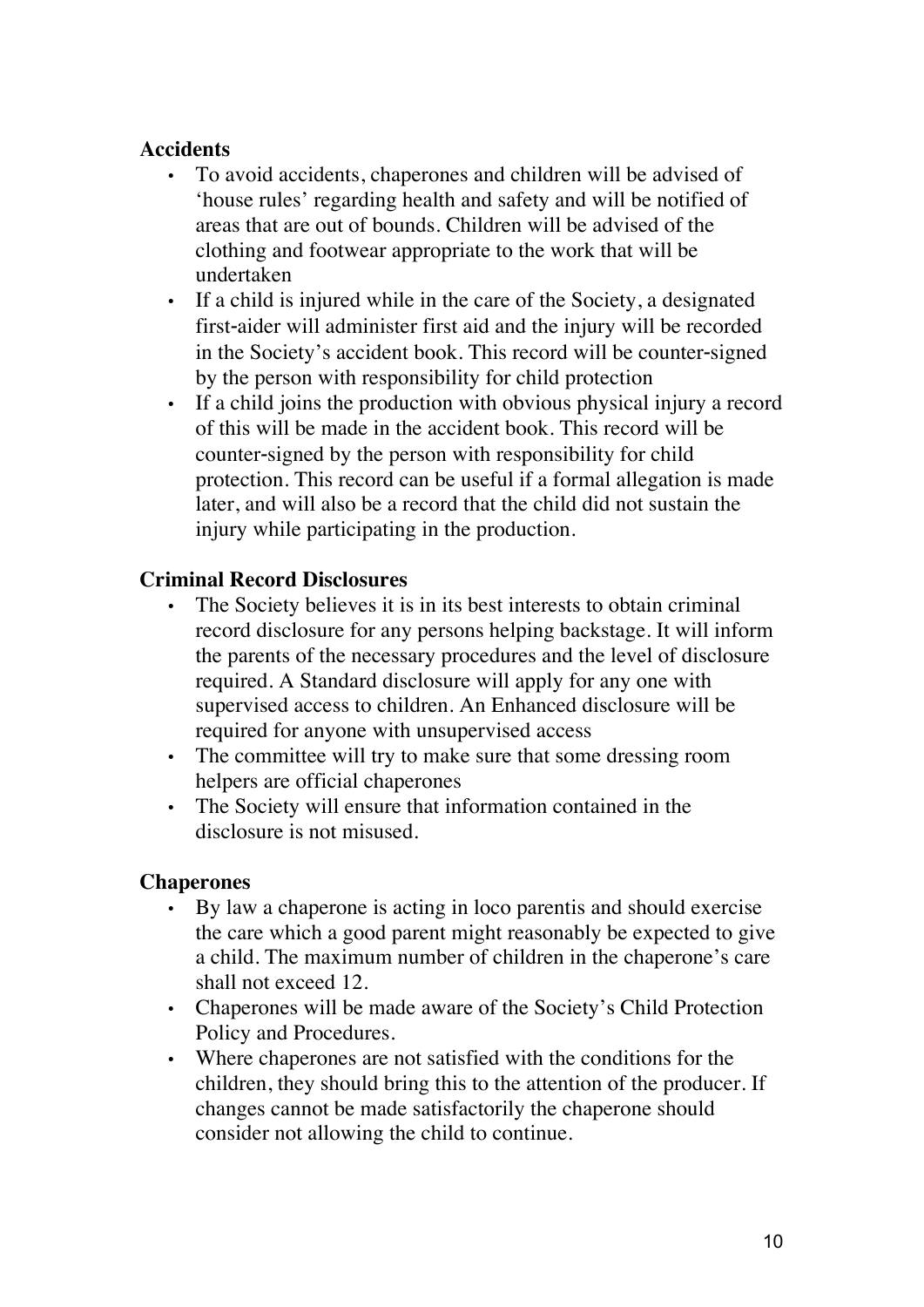- Under the Dangerous Performances Act no child of compulsory school age is permitted to do anything which may endanger life or limb. This could include working on wires or heavy lifting.
- Chaperones should tell the producer to cease using children in this way, and should contact the local authority
- During performances, chaperones will be responsible for meeting children at the stage door and signing them into the building
- Children will be kept together at all times except when using separate dressing rooms
- Chaperones will be aware of where the children are at all times
	- o Children are not to leave the theatre unsupervised by chaperones unless in the company of their parents
	- o Children will be adequately supervised while going to and from the toilets
	- o Chaperones should be aware of the safety arrangements and first aid procedures in the venue, and will ensure that children in their care do not place themselves and others in danger
	- o Chaperones should ensure that any accidents are reported to and recorded by the Society
	- o Chaperones should examine accident books each day. If an accident has occurred, the producer is not allowed to use that child until a qualified first aider opinion has been obtained (not just the word of the parent or child).
	- o Chaperones should have written or verbal arrangements for children after performances if parents are not picking them up
	- o Children should be signed out when leaving
	- o If a parent has not collected the child, it is the duty of a chaperone or committee member to stay with that child or make arrangements to take them home

#### **Concerned about a child? Info from Bristol City Council:-**

Everyone has a part to play in children's welfare and keeping them safe from abuse or neglect. If you have concerns that a child may be being neglected or abused – don't keep it to yourself, no-one will criticise you for reporting genuine concerns. Speak to one of our duty teams at the following numbers.

Avonvale Road, Redfield Tel 0117 955 8231

Southmead House, Southmead Tel 0117 903 8700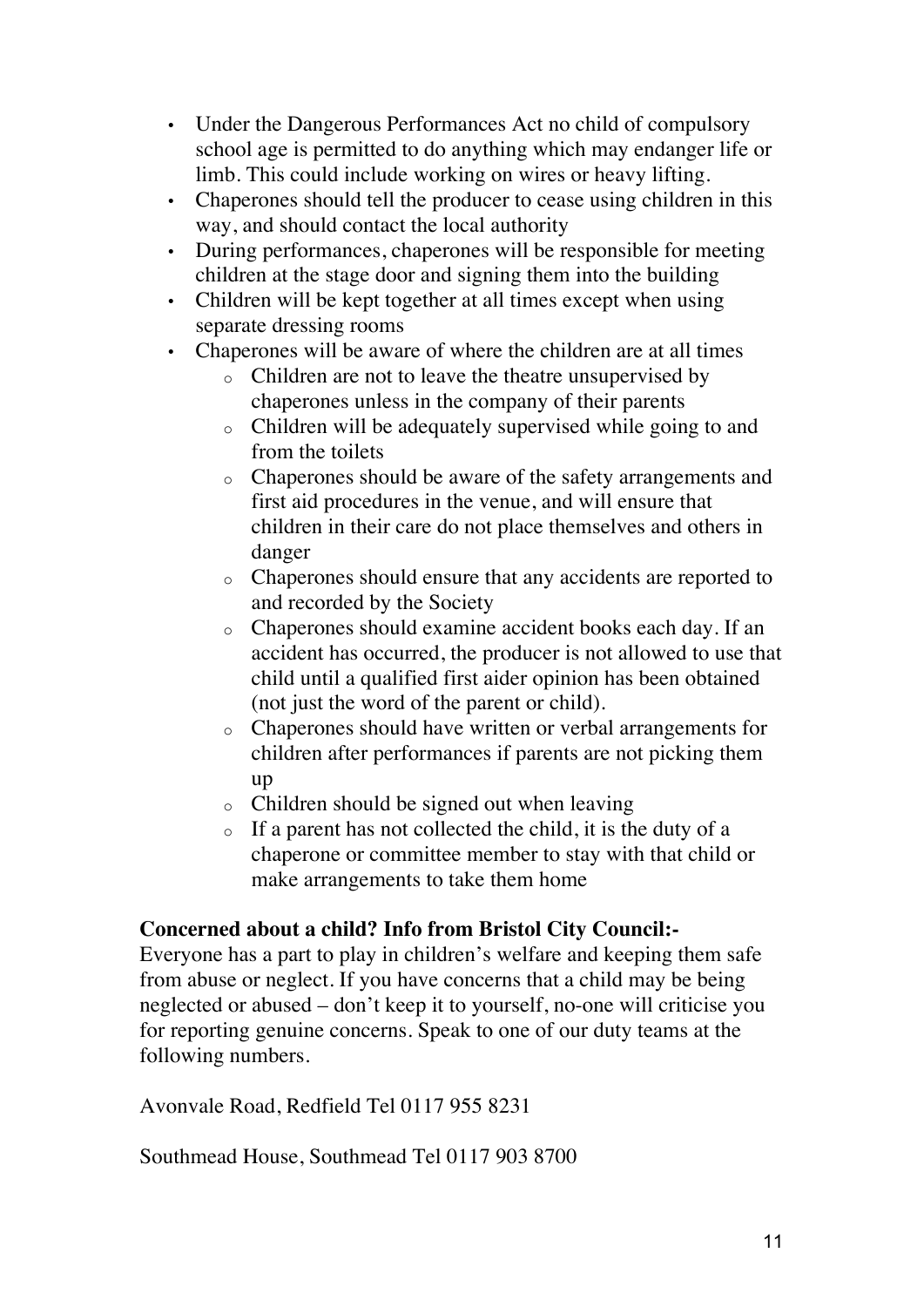Symes House, Hartcliffe Tel 0117 353 2200

Welsman, St Paul's Tel 0117 903 6500

Email (all Bristol) childprotection@bristol-city.gov.uk

Our offices are open Monday to Thursday 8.30am to 5pm and Friday 8.30am to 4.30pm.

In an emergency outside office hours contact our Tel. 01454 615 165.

Or you can contact:

Police Child Protection Team Tel 0117 945 4320

NSPCC 24 Hour Help Line Tel 0800 800 5000

In an emergency dial 999 or contact your local Police Station

#### **10: General**

No unauthorised children or adults will be allowed in the rehearsal room or backstage during a production.

As a club we will comply with our Child Protection Policy.

We aim to hold several social events throughout the year for children and their families.

The club will hold an Annual General Meeting. The member's will be notified of the time and date of the AGM at least four weeks prior to the date of the AGM.

#### **11: Concerns**

Any concerns or grievances should be addressed to a member of the Committee. A list of the names and address of the Committee will be supplied if requested.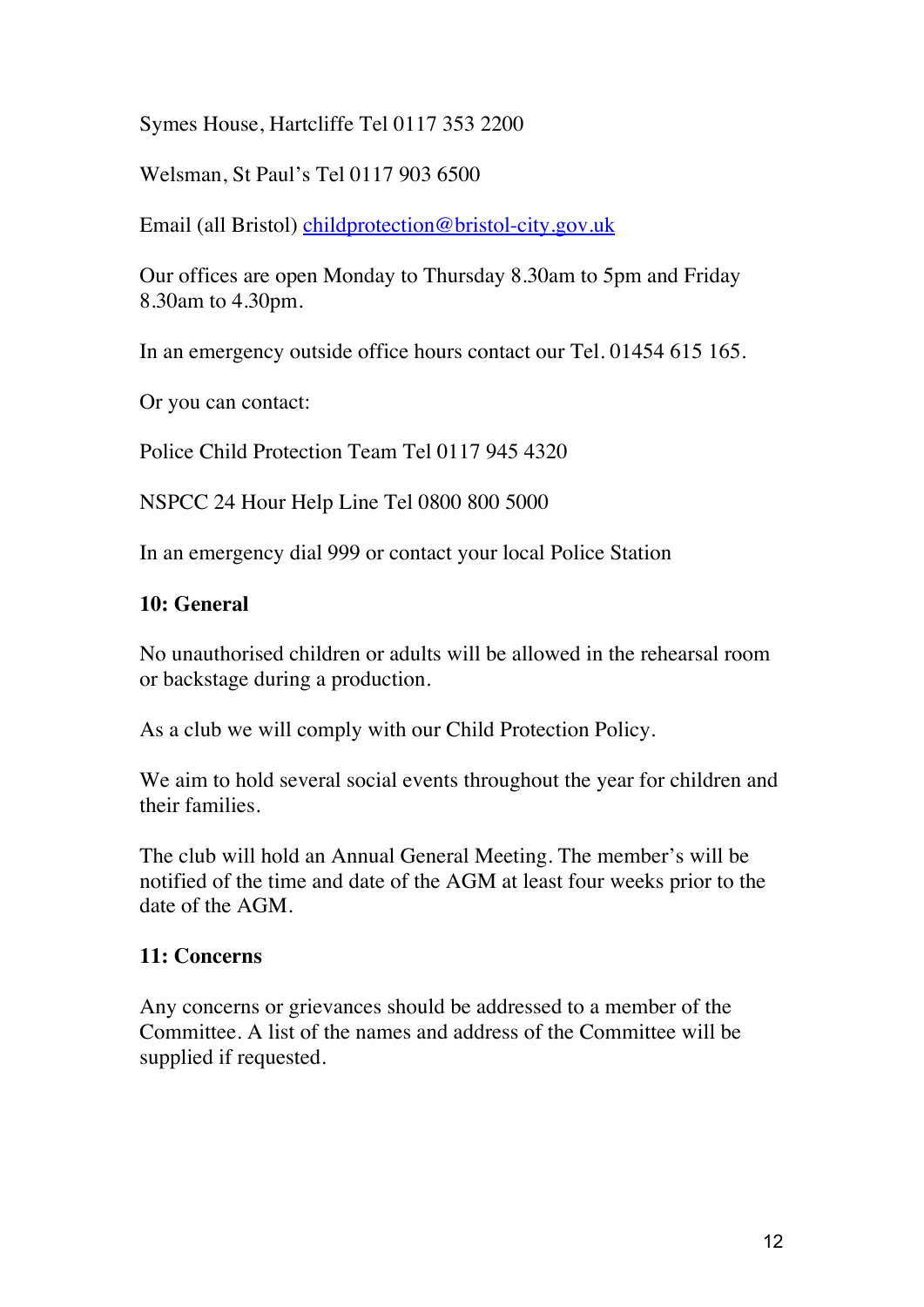#### **12: The Committees Roles and Responsibilities**

The Committee will be made up of parents of members, or persons who have previously had children as members and continue to benefit the club by their contributions to the club.

The Committee will consist of a Chairperson, Vice Chairperson, Secretary, Treasurer and up to 11 others with no more than 15 Committee members at any one time.

The Committee may name other Committee members under specific headings as and when needed.

The Committee will meet 3 or 4 times a year. An executive Committee will meet regularly for matters concerning the running of the Club and everyday decisions and will consist of the current Chair**‐**person, Treasurer, Vice**‐**Chairperson and Product Co**‐**Ordinator. Members of the Committee can be co**‐**opted on to the executive Committee if and when it is necessary to do so.

The aim of the Committee member is to put the interests of the Club foremost at all times.

#### **Proceedings at General Meetings**

1.1: There will be an Annual General Meeting, the date to be confirmed and notice to be given to all Members at least two weeks prior to the Annual General Meeting.

1.2: No business shall be transacted at any General Meeting unless a quorum is present. Two persons entitled to vote upon the business to be transacted, each being a Member, shall be a quorum.

1.3: If within half an hour from the time appointed for a General Meeting, a quorum is not present, if convened upon the requisition of members, shall be dissolved; in any other case, it shall be adjourned to the same day in the next week at the same time and place or to such time and place as the Committee may determine. If a quorum is not present at any such adjourned meeting within half an hour from the time appointed for that meeting, the meeting shall be dissolved.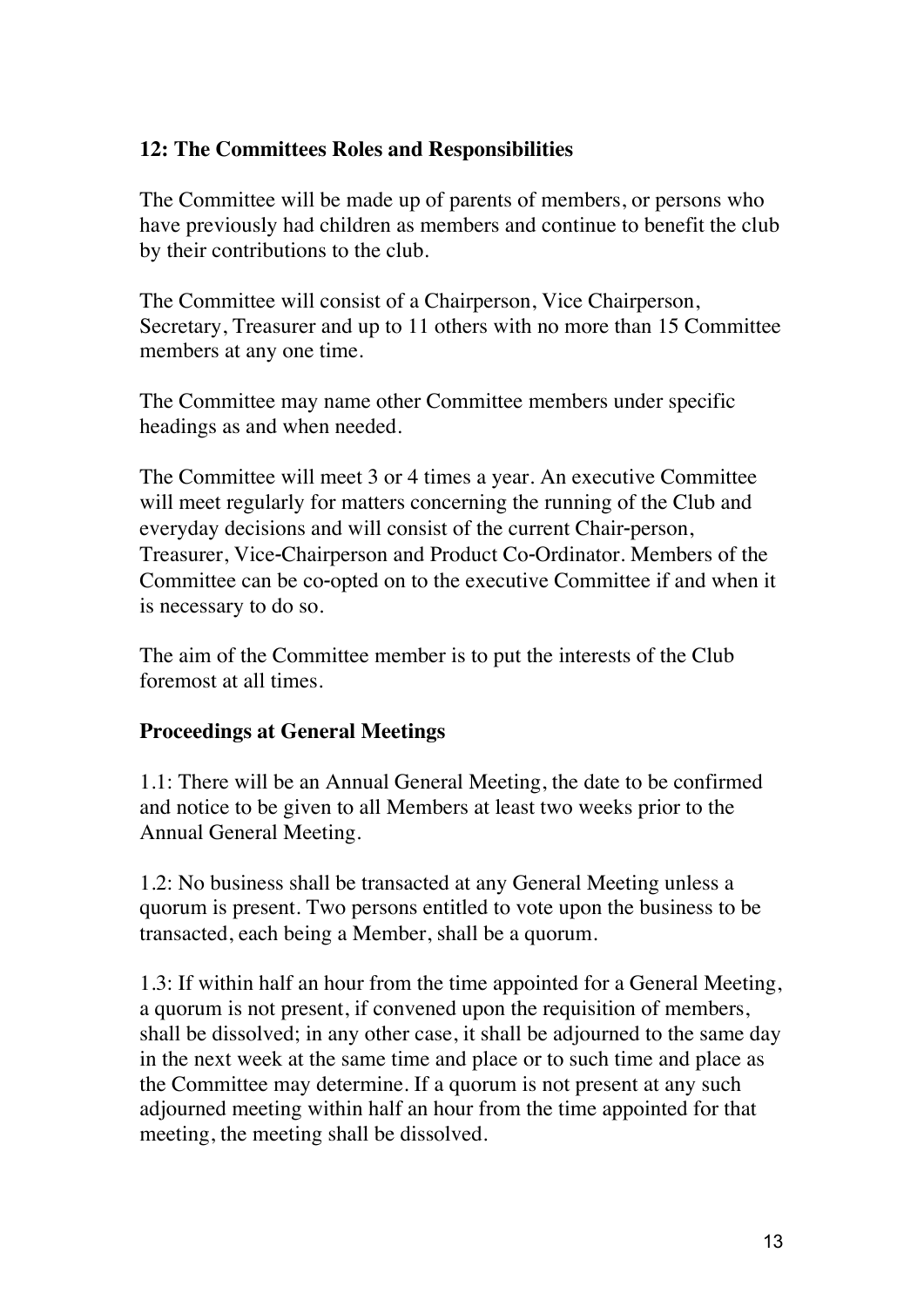1.4: Every Member present at a General Meeting shall have one vote.

1.5: If there is a hung decision the decision of the Chairperson will be final.

#### **Appointment and Retirement of Committee Members**

2.1: Unless and until the Club in a General Meeting shall otherwise determine, there shall not be more than 15 Committee Members at one time.

2.2: A Committee Member may be appointed if that person has been proposed by a Member and seconded by another Member.

2.3: If a Committee Member fails to attend 3 Committee Meetings in succession, that Committee Member will automatically cease to be a Member of the Committee.

# **Rules or Byelaws**

3.1: The Committee Members may from time to time make such Rules as they may deem necessary or expedient or convenient for the proper conduct and management of the Club and for the purposes of prescribing the classes of and conditions of Members, and in particular but without prejudice to the generality of the foregoing, they shall by such Rules or Byelaws regulate: **‐**

(i) the classification of Members, and the rights and privileges of such Members, and the terms on which Committee Members may resign or have their Membership terminated and the subscription fees, charges, contributions or payments to be made by Members and Committee Members;

(ii) the conduct of Members in relation to one another, and to the Club and to the Club's servants or agents;

(iii) the setting aside of the whole or part of the Club's funds at any particular time or times for a particular purpose or purposes;

(iv) the procedures at General Meetings and Meetings of the Committee